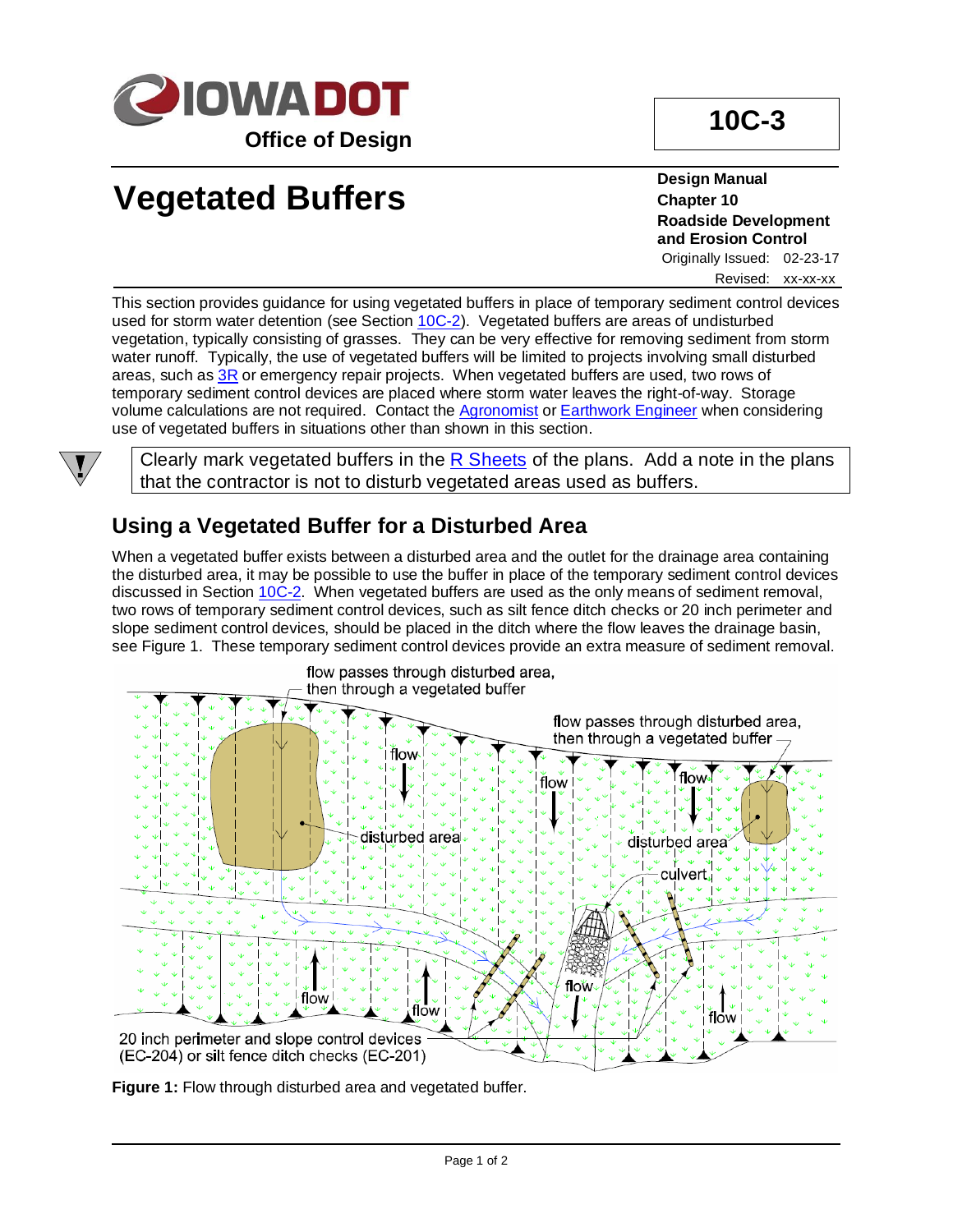## **Using Design Details 570-11 and 570-12**

For [3R](01B-1/3R.pdf.pdf) projects that involve paved shoulders or pavement widening and culvert extensions, Design Details [570-11](../tnt/PDFsandWebFiles/IndividualPDFs/0570-11.pdf) an[d 570-12](../tnt/PDFsandWebFiles/IndividualPDFs/0570-12.pdf) should be used. These details include two rows of temporary sediment control devices and vegetated buffers, so storage volume calculations are not required.

#### **Filling out Tabulation 100-34**

For projects using vegetated buffers with temporary sediment controls, the basins filtered are still tabulated in Tabulation  $100-34$ , see example below.

|                                                                                                     |           |                    |      |                        |      |                    |                   |                                                  | STORMWATER DRAINAGE BASIN AND STORAGE                      |                                                                            |               |                   | 100-34<br>10-17-17 |
|-----------------------------------------------------------------------------------------------------|-----------|--------------------|------|------------------------|------|--------------------|-------------------|--------------------------------------------------|------------------------------------------------------------|----------------------------------------------------------------------------|---------------|-------------------|--------------------|
|                                                                                                     |           |                    |      |                        |      |                    |                   |                                                  |                                                            |                                                                            |               |                   |                    |
| Refer to EC Standards and 570s Details.<br>Summary of Stormwater Storage<br>Drainage Basin Location |           |                    |      |                        |      |                    |                   |                                                  |                                                            |                                                                            |               |                   |                    |
| Basin<br>No.                                                                                        |           | Station to Station |      | <b>Discharge Point</b> |      | Total<br>Disturbed | with Storage      | Disturbed Area Disturbed Area<br>without Storage | <b>Best Management Practice</b>                            | <b>Total Storage</b><br>Volume Provided Volume Required Volume Met?<br>CF. | Total Storage | Storage<br>Yes/No | Remarks            |
|                                                                                                     |           |                    |      | Station                | Side | Area<br>Acres      | Provided<br>Acres | Provided<br>Acres                                |                                                            |                                                                            | <b>CE</b>     |                   |                    |
|                                                                                                     | 113+45.00 | 156+95.00   Right  |      | 156+89.00 Right        |      |                    | 0.0               | 0.4                                              |                                                            |                                                                            | 0.0           |                   |                    |
|                                                                                                     |           |                    |      |                        |      |                    |                   |                                                  | Vegetated buffer. Silt fence placed where flow leaves ROW. | 0.0                                                                        |               |                   |                    |
|                                                                                                     |           |                    |      |                        |      |                    |                   |                                                  |                                                            |                                                                            |               |                   |                    |
|                                                                                                     | 156+96.00 | 200+57.00 Right    |      | 200+45.00 Right        |      | 0.4                | 0.0               | 0.4                                              |                                                            |                                                                            | 0.0           |                   |                    |
|                                                                                                     |           |                    |      |                        |      |                    |                   |                                                  | Vegetated buffer. Silt fence placed where flow leaves ROW. | 0.0                                                                        |               |                   |                    |
|                                                                                                     | 113+57.00 | 156+93.00          | Left | 156+88.00              | Left | 0.4                | e.e               | 0.4                                              |                                                            |                                                                            | e.e           |                   |                    |
|                                                                                                     |           |                    |      |                        |      |                    |                   |                                                  | Vegetated buffer. Silt fence placed where flow leaves ROW. | 0.0                                                                        |               |                   |                    |
|                                                                                                     |           |                    |      |                        |      |                    |                   |                                                  |                                                            |                                                                            |               |                   |                    |
| $\Delta$                                                                                            | 156+94.00 | 200+63.00          | Left | 200+57.00              | Left | 0.4                | e.e               | 0.4                                              |                                                            |                                                                            | e.e           |                   |                    |
|                                                                                                     |           |                    |      |                        |      |                    |                   |                                                  | Vegetated buffer. Silt fence placed where flow leaves ROW. | 0.0                                                                        |               |                   |                    |
|                                                                                                     |           |                    |      |                        |      |                    |                   |                                                  |                                                            |                                                                            |               |                   |                    |

Include a Modified Standard Note 281-3 filled out similar to the example below indicating vegetated buffers and temporary sediment control devices are used in place of storm water detention.

| $281 -$<br>MODIFIED                                                                                                                                                                                                                                                                                                                                                                                                                                           |
|---------------------------------------------------------------------------------------------------------------------------------------------------------------------------------------------------------------------------------------------------------------------------------------------------------------------------------------------------------------------------------------------------------------------------------------------------------------|
| <b>STORM WATER</b>                                                                                                                                                                                                                                                                                                                                                                                                                                            |
| <b>BEST MANAGEMENT PRACTICES</b>                                                                                                                                                                                                                                                                                                                                                                                                                              |
| Storm water storage volumes were not calculated for this project.<br>The following best management practices are used in place of storm<br>water detention:<br>Undisturbed foreslopes and ditches will act as vegetated buffers.<br>Temporary sediment control devices such as silt fence or perimeter<br>and slope sediment control devices are placed downstream of<br>disturbed areas in ditches where drainage leaves the ROW and at<br>roadway culverts. |